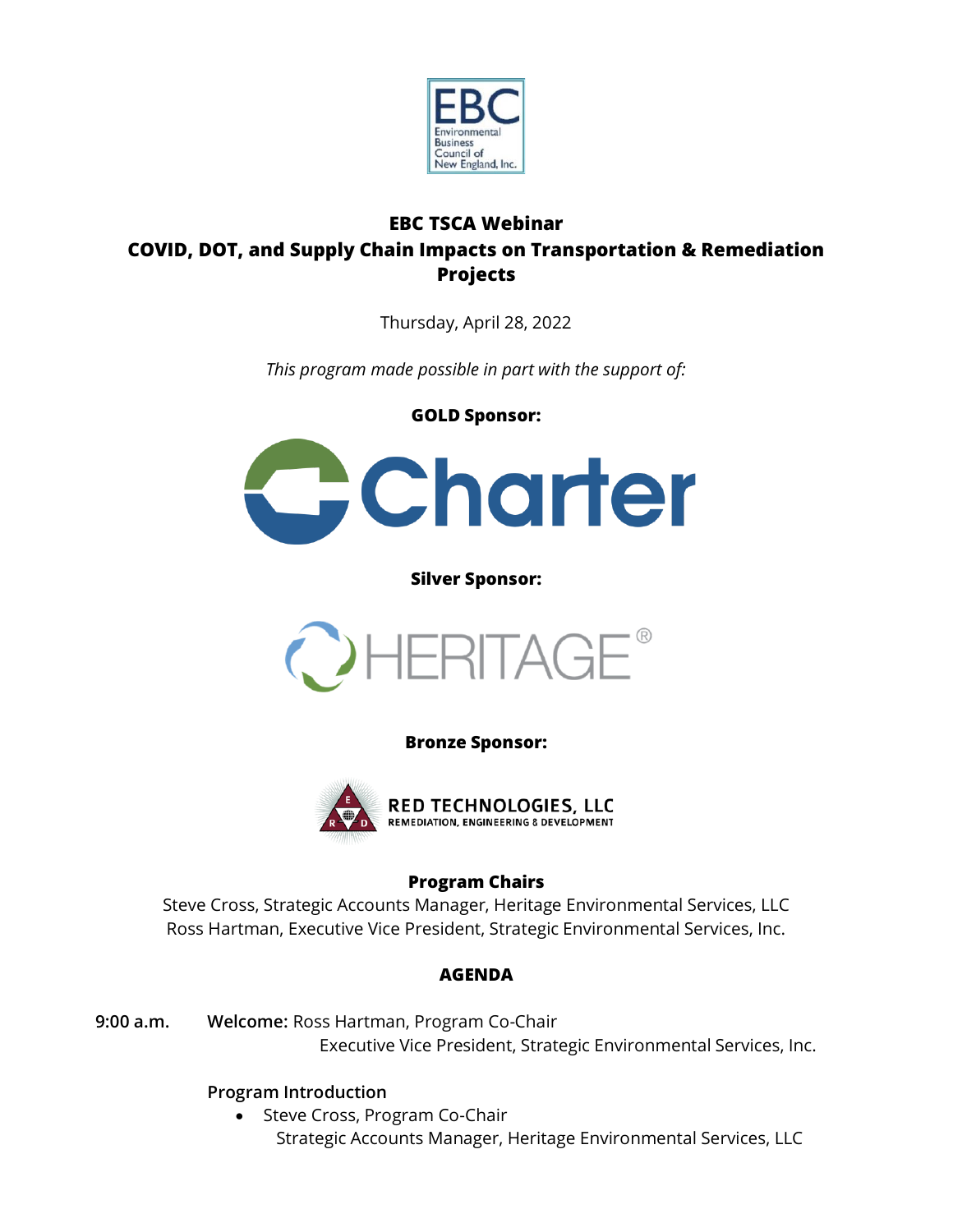- **9:20 a.m. COVID, DOT & Supply Chain Impacts on Transportation**
	- Dan Titus, President, Page Trucking

### **9:40 a.m. Impacts on the Muddy River**

- Katherine Jacintho, Project Manager, Charter Contracting Company, LLC
- **10:00 a.m. Networking Opportunity**
- **10:15 a.m. Break**

### **10:20 a.m. Delays in Rail Related Waste Shipments**

- Pete Long, Strategic Accounts Manager Heritage Environmental Services, LLC
- **10:40 a.m. The Rest of the Story**
	- Steve Cross, Strategic Accounts Manager Heritage Environmental Services, LLC
- **10:50 a.m. Moderated Discussion**

**Moderator:** Ross Hartman, Strategic Environmental Services, Inc.

#### **Panel Members:**

- Lisa French Kelley, Principal, W.L. French Excavating Corporation
- Katherine Jacintho, Charter Contracting Company, LLC
- Pete Long, Heritage Environmental Services
- Dan Titus, Page Trucking

#### **11:30 p.m. Adjourn**

#### **PROGRAM CHAIRS**

**Steve Cross**, Strategic Accounts Manager Heritage Environmental Services, LLC 1500 Lock Lane, Chittenango, NY 13037 315-406-9342 | scross@heritage-enviro.com

Steve has been employed with Heritage since 2006. In his current capacity he is focused on communicating with Environmental Engineers, Consultants and Remediation firms promoting Heritage's capabilities with respect to PCB remediation waste, PCB Bulk Product waste and Heritage's owned rail fleet of intermodal containers. Steve has been in environmental sales, focused in hazardous waste since 1988. Previously, he served in private industry with Materials Research Corporation in Rockland County, NY for 13 years with 5 years as Corporate Manager of Environmental, Safety & Security.

Steve is a 1975 graduate of Rockland Community College, Suffern, NY and holds an Associates of Applied Science degree in Criminal Justice.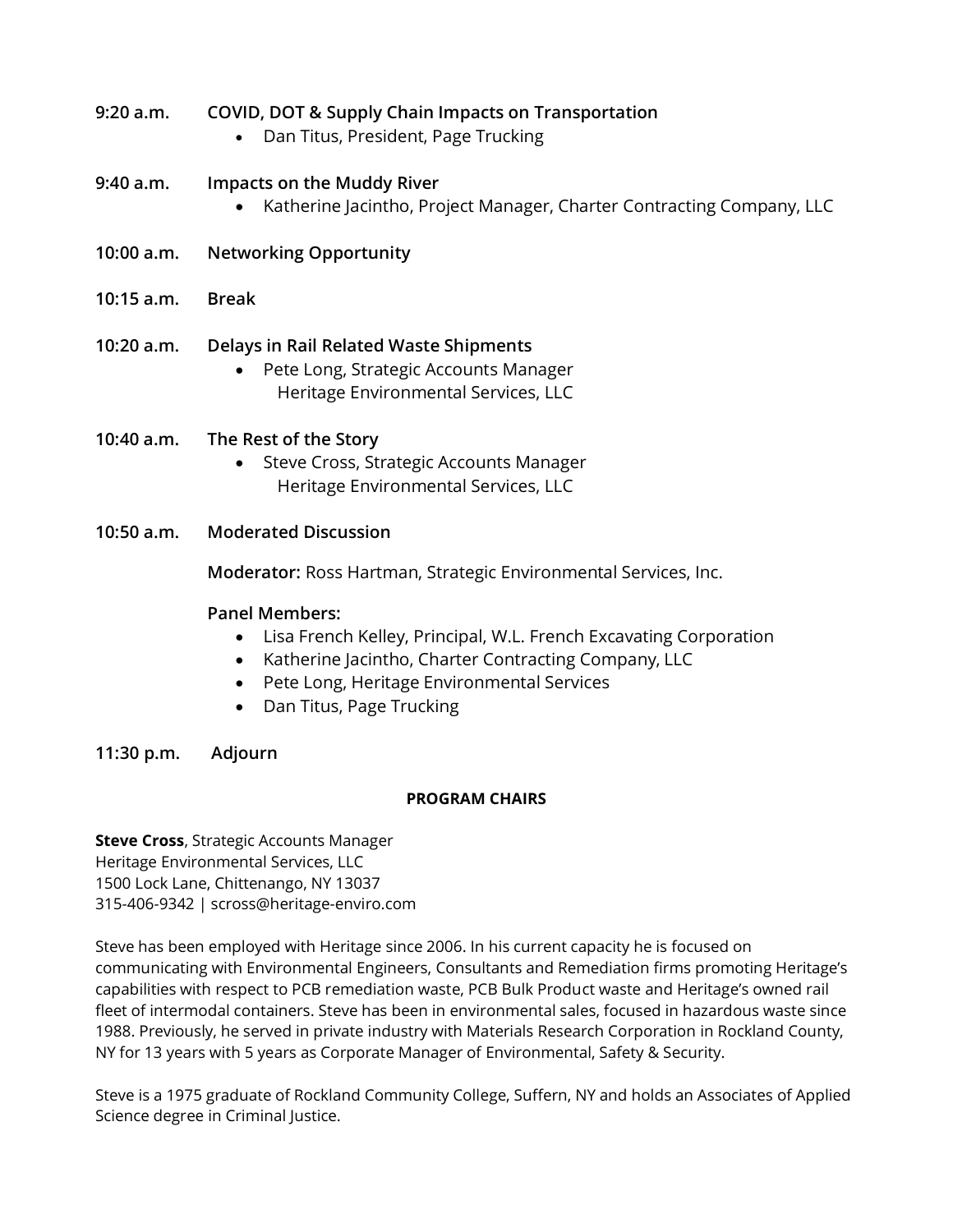**Ross Hartman**, Executive Vice President Strategic Environmental Services, Inc. 362 Putnam Hill Road, Sutton, MA 01590 508-757-7782 | rhartman@strategic-es.com

Mr. Hartman serves as the Co-Owner and Executive Vice President of Strategic Environmental Services where he is responsible for the management and oversight of all aspects of the day-to-day business operations. Mr. Hartman has over 20 years of experience in environmental industry with a focus on site remediation, redevelopment projects, management of hazardous wastes and PCB and asbestos abatement projects. Mr. Hartman holds a BS in Geology from Central Connecticut State University and attended the Greater Boston Executive Program at MIT Sloan School of Business.

#### **SPEAKERS & PANELISTS**

**Dan Titus,** President Page Trucking 2758 Trombley Road, Weedsport, NY, 13166 315-277-0057 | dantitus@pagetrucking.com

Dan Titus grew up on his family's farm and helped with the trucking business. He graduated Cato-Meridian High School in 1995, and graduated Ithaca College in 1999 with his BS in Business Management and Political Science. In 2003, he became President of Keith Titus Corporation. Dan is on the Board of Directors for the Aluminum Association and also on the Board of Directors for the United Way.

**Pete Long,** Strategic Accounts Manager Heritage Environmental Services, LLC 1500 Lock Lane, Chittenango, NY 13037 339-236-4645 | plong@heritage-enviro.com

Pete Long is a Strategic Accounts Manager at Heritage, an Indianapolis-based environmental services provider specializing in the treatment or destruction of hazardous wastes with customers and facilities throughout North America. Pete is responsible for managing accounts that focus on PCB Remediation Waste, RCRA hazardous soil and PFAS soil transportation and disposal to the Heritage owned and operated landfill and incinerator.

Pete's 24-year career in the environmental industry has been focused on Industrial Service, Remediation and the associated Transportation and Disposal of waste generated by these activities. Much of Pete's work has come from his connections in the engineering market. Pete has been an ally of many environmental engineering firms that range from large multinational corporations to small government set asides. Pete's knowledge comes from his diverse background in the field service and waste brokerage industry. Pete started in the industry as a Field Supervisor for North Country Environmental in Milford, MA from 1999-2004. EQ, The Environmental Quality Company offered Pete a position as the EQ Northeast Field Service Manager in 2004. Pete then went on to have 14 years of success at both EQ and ultimately US Ecology in both operations and sales from 2004-2018.

Before entering the environmental field, Pete served as a college football coach at various NCAA institutions. Pete was the Interim Head Coach of the United States Coast Guard Academy in 1998.

Pete is a graduate from The University of Rhode Island in 1994.